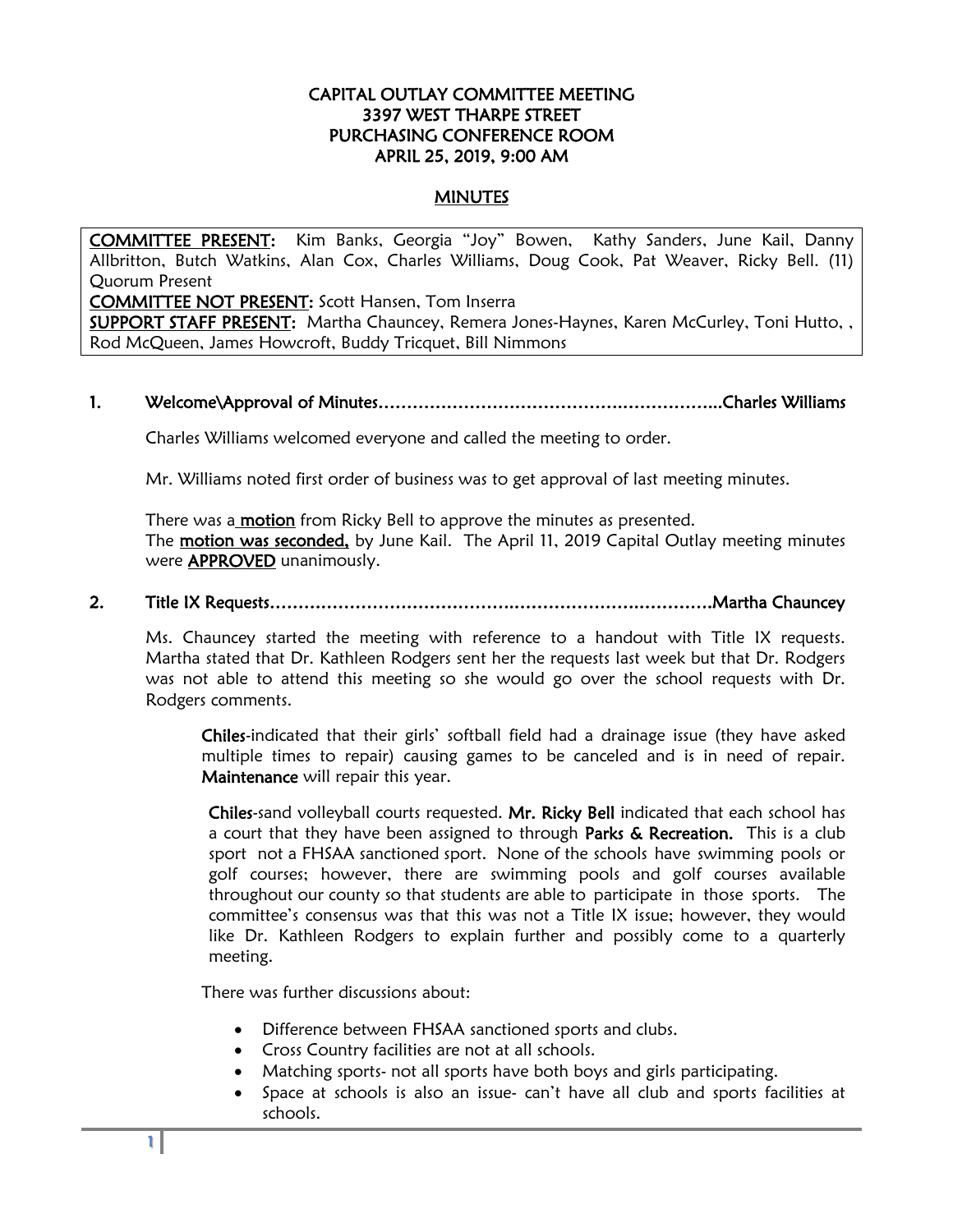• DOE only recognizes sufficient Physical Education facilities at schools it does not recognize specific sports facilities or clubs.

QUESTION-Mrs. Bowen asked about the funding for Title IX referencing the top of the spreadsheet that said there were no allocations for 2019-2020. "So how was the Softball drainage issue going to be taken care of?" Mr. Watkins indicated that it would be taken out of their district wide funds and that actually they had already started getting some of the materials to take care of it through 2018-2019 funds.

 Cobb-renovating girls' locker room. Mr. Allbritton said that there were some renovations done prior but because of the cost they could not do all upgrades. Staff and school Administrators determined the boys' locker room was in worse condition than the girls. There are similar concerns at other older schools in this same situation such as Raa.

There was a discussions regarding needs of the schools and the 5 year work plan. It was noted that there are inadequacies at most all older middle school gyms and locker rooms but because classroom needs are a greater priority then gym facilities they are put on the bottom of the list due to lack of funding. The Committee said they would like to see that all schools are equitable when it comes to gym facility concerns. They also would like to see them put on a schedule so that they can all be upgraded. Mrs. Bowen said, "No school should be left behind." Ms. Chauncey suggested that Construction review the Title IX issues and determine where they may fall in the 5 year work plan.

Mr. Williams suggested that the Committee have quarterly meetings for transparency and to address the order of priorities for Capital Outlay Funds.

Ms. Chauncey went through the rest of the list for Title IX.

Leon-gym remodel/renovate-especially locker room space. Construction noted they will request funding for renovation in the 2021-2022 school year. Ms. Chauncey said that a smaller committee did go out and look at this issue about 10 years ago and it was decided that it was a school utilization issue not a Title IX issue. Both Ms. Chauncey and Mr. Allbritton have reviewed their Title IX concerns however, it was determined again that it was a school utilization issue. They have equal male and female space in their gym. The gym has not been renovated and the plan is that it will be during the 2021-2022 school year.

Leon-old gym-need decision on this. The Committee does not feel this is a Title IX issue.

Rickards-add restroom to 2<sup>nd</sup> floor of bldg. 1, Principals area-female staff have to go down to  $1<sup>st</sup>$  floor for restroom (there is an elevator). The Committee does not feel this is a Title IX issue. It is no different than any other Administrative space with restroom. Available restroom distance is within Florida Building Code guidelines.

Sabal Palm-grade 4 bathrooms need potty parity. This is a school utilization issue. The Committee does not feel this is a Title IX issue. The school has chosen to house 4<sup>th</sup> grade students in a building that was designed for K-3, there is one unisex bathroom per classroom. The school has been given options to correct this problem.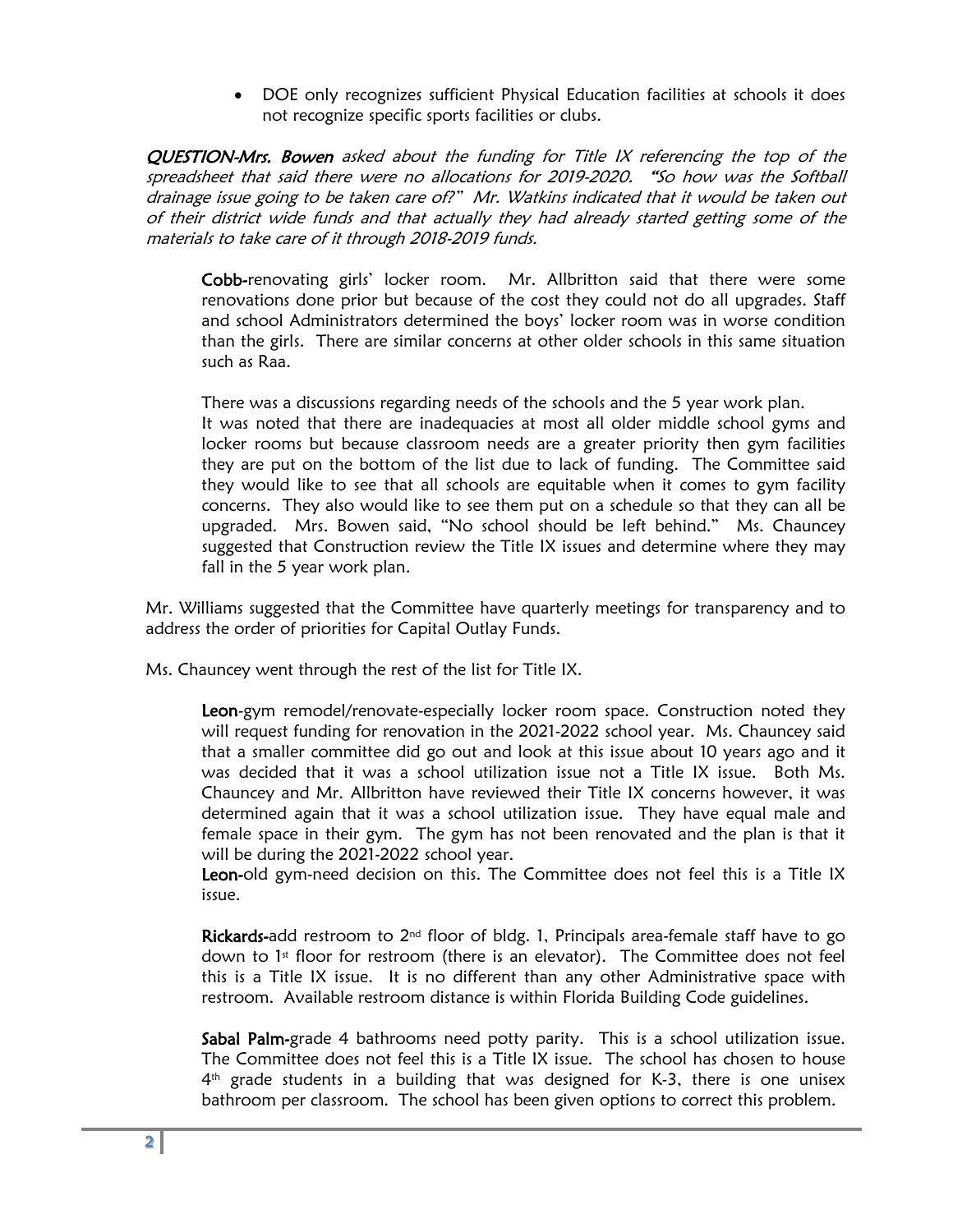Springwood-softball fields have back stops that are falling apart, posts and fencing needs replacing. Maintenance has completed this repair.

Swift Creek-repair ceiling in girl's bathroom at gym. A work order has been done. This is a Maintenance issue and they are in the processing of completing repairs. The Committee does not feel this is a Title IX issue.

Ms. Chauncey stated that Dr. Rodgers asked that last year's Title IX requests also be included in this year.

Leon-adequate locker room space- This was previously discussed.

Lincoln-dance team redo with rubberized floors and rubberize the outdoor basketball surface and add a cover for cheer squad, flag corps and JV girls' basketball team practice area. Ms. Chauncey noted that none of our schools have rubberized surfaces and none of our schools have covered practice courts. Mr. Bell noted that Lincoln has about four (4) different fields which is a lot of field space so there should be some coordination with coaches for their use.

Mr. Cook said it would be nice if one day we could move towards the newer generation of having two gyms, like they are doing up north. He said that he wished we could do that or even have covered outside courts because we do have good weather. Mr. Allbritton stated that DOE mandates what we can build and DOE does not recognize sports, they only recognize PE, which is the only thing they fund. Mr. Cook said we should be able to fund them and we should be advocating and lobbying at DOE, the Governor's office and our State Legislators.

The Committee agreed that some of these Title IX projects should be put on a schedule. It was suggested that Dr. Rodgers be available at the Capital Outlay quarterly meeting to discuss compliance issues, criteria, and funding of Title IX concerns.

There was a discussion regarding Furniture, Fixture & Equipment (FF&E) funds and it was noted they are not sure of the percentage of funds that would go to each school or how it would be spent but that there will be funds made available to the schools this upcoming year.

Mr. Williams brought up a concern he has about inadequacies in covered play areas at the schools. There was a discussion regarding covered play areas and the list that was given out by Construction at the first meeting. Mr. Allbritton said that DOE calculates play areas based on the number of student stations. Therefore, some schools may not be as large as others. Also, some schools PTO programs have funded additional covered areas. It was noted that the next two years of funding will be very tight because of Rickards and Fairview projects being a priority to fund. However, after that time period funding will be available to do more school projects and catch up on these schedules. In 2022-2023 more funds will be available for the smaller renovation projects and getting specific items back on schedules.

Ms. Chauncey then asked everyone to again look over the revised 2019-2020 budget sheet noting that it has been adjusted to include changes made at the last meeting.